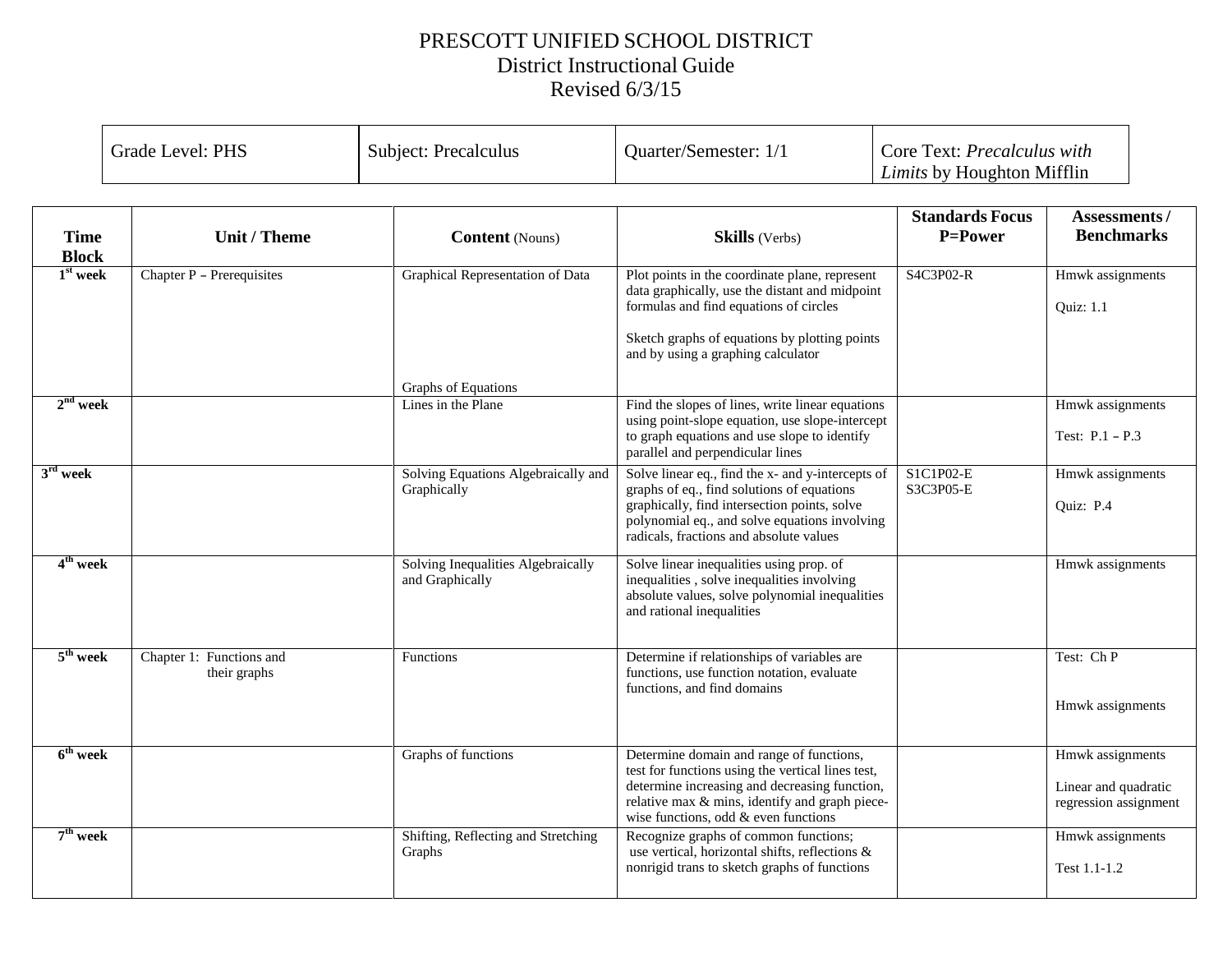| <b>Time</b><br><b>Block</b> | Unit / Theme | <b>Content</b> (Nouns)                                      | <b>Skills</b> (Verbs)                                                                                                                                                                                                                                                              | <b>Standards Focus</b><br><b>P=Power</b> | Assessments/<br><b>Benchmarks</b> |
|-----------------------------|--------------|-------------------------------------------------------------|------------------------------------------------------------------------------------------------------------------------------------------------------------------------------------------------------------------------------------------------------------------------------------|------------------------------------------|-----------------------------------|
| 8 <sup>th</sup> week        |              | <b>Combination of Functions</b><br><b>Inverse Functions</b> | Determine how to add, subtract, multiply, and<br>divide functions<br>Find compositions. use combinations of<br>functions<br>Find inverse functions and verify they are<br>inverses, use graphs to determine if functions<br>have inverses, find inverse functions<br>algebraically |                                          | Hmwk assignments                  |
| 9 <sup>th</sup> week        |              |                                                             |                                                                                                                                                                                                                                                                                    |                                          | Hmwk assignments<br>Test Ch 1     |

| Grade Level: PHS | Subject: Precalculus | <b>Ouarter/Semester: 2/1</b> | Core Text: <i>Precalculus with</i><br><i>Limits</i> by Houghton Mifflin |
|------------------|----------------------|------------------------------|-------------------------------------------------------------------------|
|------------------|----------------------|------------------------------|-------------------------------------------------------------------------|

| <b>Time</b><br><b>Block</b> | <b>Unit / Theme</b>                                   | <b>Content</b> (Nouns)                                                                              | <b>Skills</b> (Verbs)                                                                                                                                                                                                                                                                                                                                                                                                                          | <b>Standards Focus</b><br><b>P=Power</b>                                                                                                                                                                                                                                       | <b>Assessments/</b><br><b>Benchmarks</b> |
|-----------------------------|-------------------------------------------------------|-----------------------------------------------------------------------------------------------------|------------------------------------------------------------------------------------------------------------------------------------------------------------------------------------------------------------------------------------------------------------------------------------------------------------------------------------------------------------------------------------------------------------------------------------------------|--------------------------------------------------------------------------------------------------------------------------------------------------------------------------------------------------------------------------------------------------------------------------------|------------------------------------------|
| $1st$ week                  | Ch 2 - Polynomial<br><b>Rational Functions (cont)</b> | <b>Polynomial Functions of Higher</b><br><b>Degree</b><br><b>Real Zeros of Polynomial Functions</b> | Use transformations to sketch graphs of poly<br>functions, use leading coefficient test to<br>determine end behavior find and use zeros<br>of graphs, use intermediate value theorem<br>to locate zeros of poly functions<br>Divide polynomials using long division,<br>synthetic division, use Remainder theorem<br>and Factor theorem., use Rational Zero test<br>to determine possible zeros, determine<br>upper and lower bounds for zeros | <b>S3C2P01</b><br><b>S3C2P02</b><br>S3C2Pll<br><b>S3C3P08</b><br><b>S5C2P03</b><br><b>S5C2P04</b><br><b>SICIP02</b><br><b>S3C2P01</b><br><b>S3C2P05</b><br><b>S3C2P06</b><br>S3C2Pll<br><b>S3C3P06</b><br><b>S3C2P16</b><br><b>S3C3P08</b><br><b>S5C2P03</b><br><b>S5C2P04</b> | <b>Hmwk</b> assignments                  |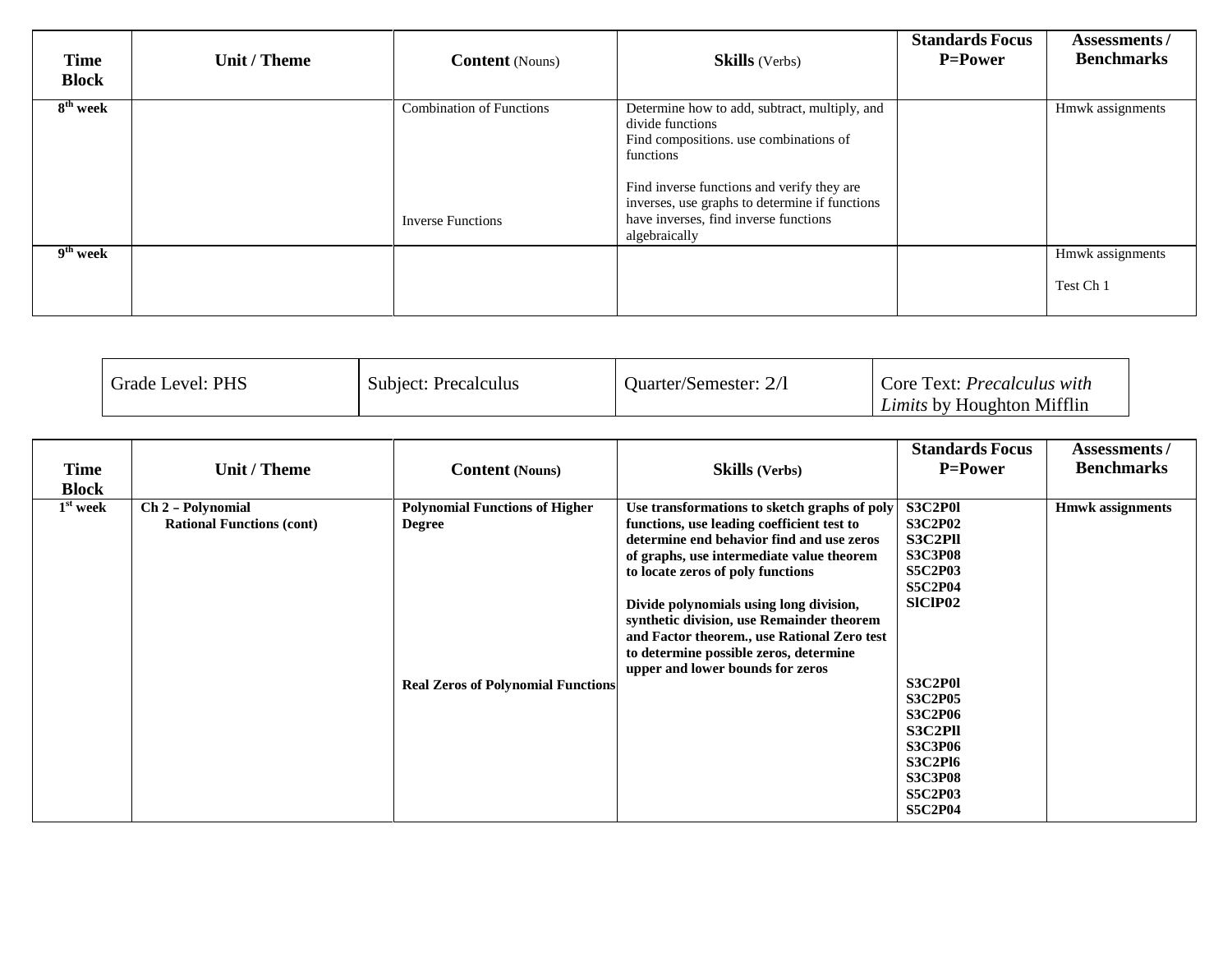| $2nd$ week<br>$3rd$ week    |                                                 | <b>Complex Numbers</b><br><b>Fundamental Theorem of Algebra</b>                  | Use imaginary unit 'i' to write complex<br>numbers, add, subtract and multiply<br>complex numbers, use conjugates to<br>divide, plot complex numbers on complex<br>plane<br>Use Fundamental Theorem of Algebra to<br>determine number of zero's in a poly<br>function, find all zero's of function<br>including complex<br>zeros, find conjugate pairs of complex zeros,<br>find zeros of poly by factoring<br>Find domains of rational functions, find<br>horizontal and vertical asymptotes, use<br>rational functions to solve real-life<br>problems | <b>S3C2P02</b><br><b>S3C3P06</b><br><b>SICIP01</b><br><b>SIC2P01</b><br><b>SIC2P02</b><br><b>SIC2P03</b><br>S3C3P07<br><b>S3C2Pl2</b><br><b>S3C3P08</b><br><b>S5C2P03</b><br><b>S5C2P04</b><br><b>S3C3P06</b><br><b>S5C2P03</b><br><b>S5C2P04</b> | <b>QUIZ: 2.1-2.2</b><br><b>Hmwk</b> assignments<br><b>TEST: 2.1-2.3</b><br><b>Hmwk</b> assignments |
|-----------------------------|-------------------------------------------------|----------------------------------------------------------------------------------|---------------------------------------------------------------------------------------------------------------------------------------------------------------------------------------------------------------------------------------------------------------------------------------------------------------------------------------------------------------------------------------------------------------------------------------------------------------------------------------------------------------------------------------------------------|---------------------------------------------------------------------------------------------------------------------------------------------------------------------------------------------------------------------------------------------------|----------------------------------------------------------------------------------------------------|
|                             |                                                 | <b>Rational Functions and Asymptotes</b>                                         |                                                                                                                                                                                                                                                                                                                                                                                                                                                                                                                                                         |                                                                                                                                                                                                                                                   |                                                                                                    |
| <b>Time</b><br><b>Block</b> | Unit / Theme                                    | <b>Content</b> (Nouns)                                                           | <b>Skills</b> (Verbs)                                                                                                                                                                                                                                                                                                                                                                                                                                                                                                                                   | <b>Standards Focus</b><br>P=Power                                                                                                                                                                                                                 | <b>Assessments/</b><br><b>Benchmarks</b>                                                           |
| 4 <sup>th</sup> week        |                                                 | <b>Graphs of Rational Functions</b>                                              | Analyze and sketch graphs of rational                                                                                                                                                                                                                                                                                                                                                                                                                                                                                                                   | S3C3P08                                                                                                                                                                                                                                           | Hmwk assignments                                                                                   |
|                             |                                                 |                                                                                  | functions, determine if graph has slant<br>asymptotes, use rational functions to solve<br>real-life problems<br>Recognize, evaluate and graph exponential<br>functions                                                                                                                                                                                                                                                                                                                                                                                  | S5C2P03<br>S5C2P04                                                                                                                                                                                                                                | TEST: Ch 2                                                                                         |
|                             | Ch 3 - Exponential and<br>Logarithmic Functions | Exponential Functions and their<br>Graphs                                        |                                                                                                                                                                                                                                                                                                                                                                                                                                                                                                                                                         |                                                                                                                                                                                                                                                   |                                                                                                    |
| $5th$ week                  |                                                 | Logarithmic Functions and their<br>Graphs<br>Properties of Logarithmic Functions | Recognize, evaluate and graph logarithmic<br>functions<br>Rewrite log functions with different bases, use<br>log properties to evaluate, rewrite, expand or<br>condense log expressions                                                                                                                                                                                                                                                                                                                                                                 |                                                                                                                                                                                                                                                   | Hmwk assignments                                                                                   |
| $6th$ week                  |                                                 |                                                                                  |                                                                                                                                                                                                                                                                                                                                                                                                                                                                                                                                                         |                                                                                                                                                                                                                                                   |                                                                                                    |
| $7th$ week                  |                                                 | Solving Exponential and Log<br>Equations                                         | Solve simple to more complicated exponential<br>and log equations                                                                                                                                                                                                                                                                                                                                                                                                                                                                                       |                                                                                                                                                                                                                                                   | Hmwk assignments<br>Test: 3.1-3.3                                                                  |
| 8 <sup>th</sup> week        |                                                 | <b>Exponential and Log Models</b>                                                | Recognize 5 most common exp. and log<br>models, use exp growth and decay functions                                                                                                                                                                                                                                                                                                                                                                                                                                                                      |                                                                                                                                                                                                                                                   | Hmwk assignments<br>Test: Ch 3 (part one,<br>part two)                                             |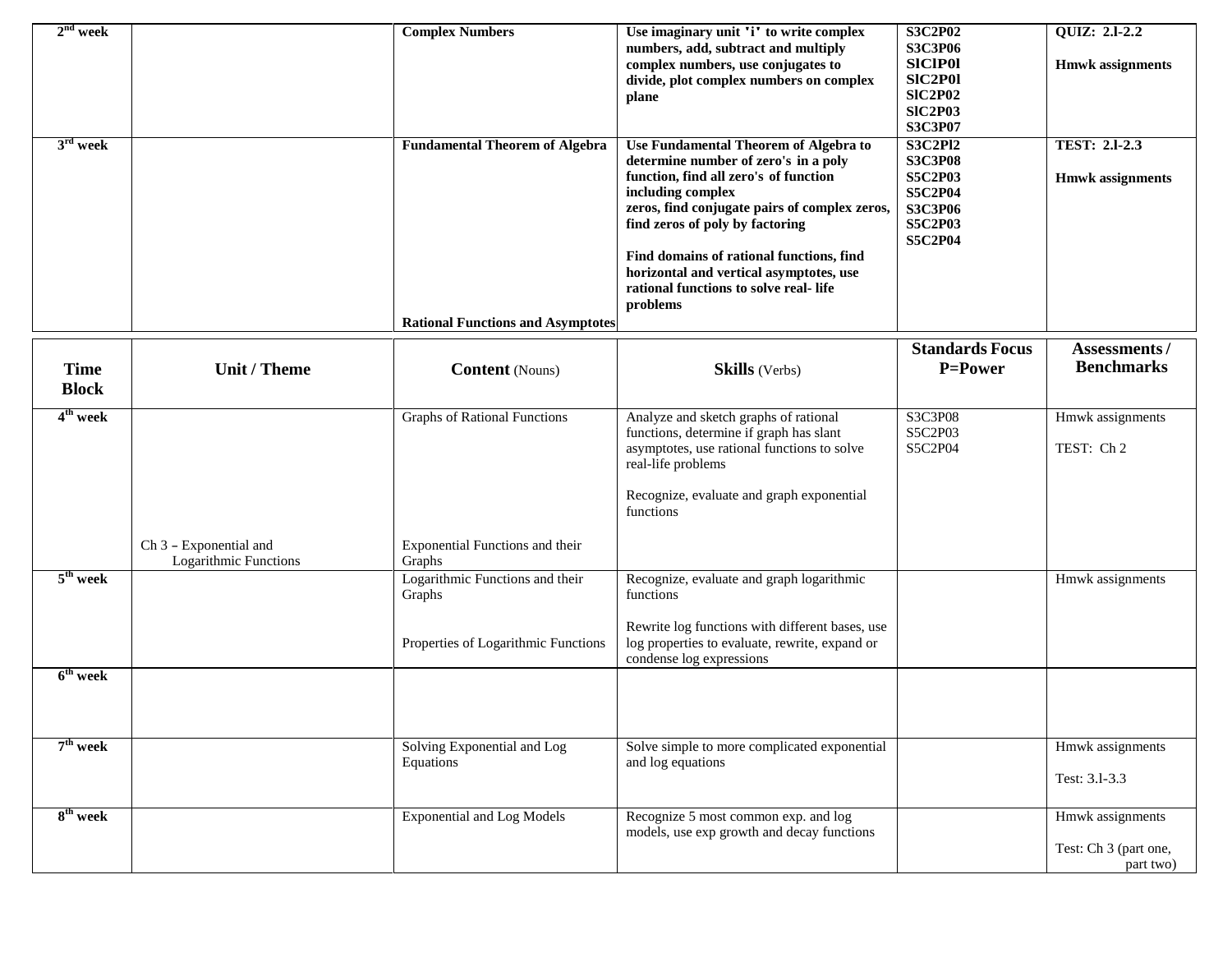| 9 <sup>th</sup> week |  | $1st$ Semester FINAL: |
|----------------------|--|-----------------------|
|                      |  | part one and part two |
|                      |  |                       |
|                      |  |                       |

| <b>Grade Level: PHS</b> | <b>Subject: Precalculus</b> | Ouarter/Semester: | Core Text: <i>Precalculus with</i> |
|-------------------------|-----------------------------|-------------------|------------------------------------|
|                         |                             |                   | <i>Limits</i> by Houghton Mifflin  |

| <b>Time</b><br><b>Block</b> | Unit / Theme                                          | <b>Content</b> (Nouns)                                            | <b>Skills</b> (Verbs)                                                                                                                                                                                        | <b>Standards Focus</b><br>P=Power                                                          | Assessments/<br><b>Benchmarks</b>                |
|-----------------------------|-------------------------------------------------------|-------------------------------------------------------------------|--------------------------------------------------------------------------------------------------------------------------------------------------------------------------------------------------------------|--------------------------------------------------------------------------------------------|--------------------------------------------------|
| $1st$ week                  | $\overline{Ch 4}$ - Trigonometric<br><b>Functions</b> | Radian and Degree Measures<br>Trig Functions: The Unit<br>Circle  | Describe angles, use radian and degree<br>measures<br>Identify the unit circle and relationship to real<br>numbers, evaluate trig functions on the unit<br>circle, use calculator to evaluate trig functions | 4.3.5, 4.4.1, 5.2.3,<br>5.2.4, 4.3.5, 4.4.1,<br>5.2.3, 5.2.4,                              | Hmwk assignments                                 |
| $2nd$ week                  |                                                       | <b>Right Triangle Trigonometry</b>                                | Evaluate trig functions of acute angles, use<br>trig identities, use trig functions to solve<br>problems                                                                                                     | 4.3.5, 4.4.1, 5.2.3,<br>5.2.4, 4.3.5, 4.4.1,<br>5.2.3, 5.2.4                               | Hmwk assignments                                 |
| $3rd$ week                  |                                                       | Trigonometric Functions of Any<br>Angle                           | Evaluate trig functions of any angle and of<br>real numbers, use reference angles to evaluate<br>trig functions                                                                                              | 4.3.5, 4.4.1, 5.2.3,<br>5.2.4                                                              | TEST: 4.1-4.3<br>Hmwk assignments                |
| 4 <sup>th</sup> week        |                                                       | Graphs of Sine and Cosine<br>Functions                            | Sketch graphs of sine and cosine functions,<br>use amplitudes, translations to graph functions                                                                                                               | $\overline{4.3.5, 4.4.1, 5.2.3},$<br>5.2.4, 3.2.9, 4.2.3,<br>4.3.4, 4.4.1, 5.2.3,<br>5.2.4 | TEST: 4.1-4.4<br>Hmwk assignments                |
| $5th$ week                  |                                                       | Graphs of Other Trigonometric<br>Functions                        | Sketch graphs of tangent, cotangent, secant<br>and cosecant functions                                                                                                                                        | 3.2.9, 4.2.3, 4.3.4,<br>4.4.1, 5.2.3, 5.2.4,<br>3.2.9, 4.2.3,                              | Hmwk assignments                                 |
| $6th$ week                  |                                                       | <b>Inverse</b> Trigonometric Functions<br>Applications and Models | Evaluate inverse sine, cosine and tangent<br>functions, and compositions of trig functions<br>Solve problems involving right triangles,<br>directional bearings, and harmonic motion                         | 4.3.4, 4.4.1, 5.2.3,<br>5.2.4, 3.2.9, 4.4.1,<br>5.2.3, 5.2.4                               | QUIZ: 4.5-4.6<br>Hmwk assignments                |
| $7th$ week                  | Ch 5 - Analytic<br>Trigonometry                       | <b>Using Fundamental Identities</b>                               | Recognize and write fundamental trig<br>identities, use fundamental trig identities to<br>evaluate, simplify, and rewrite trig functions<br>and expressions                                                  |                                                                                            | TEST: Ch 4 part 1,<br>part 2<br>Hmwk assignments |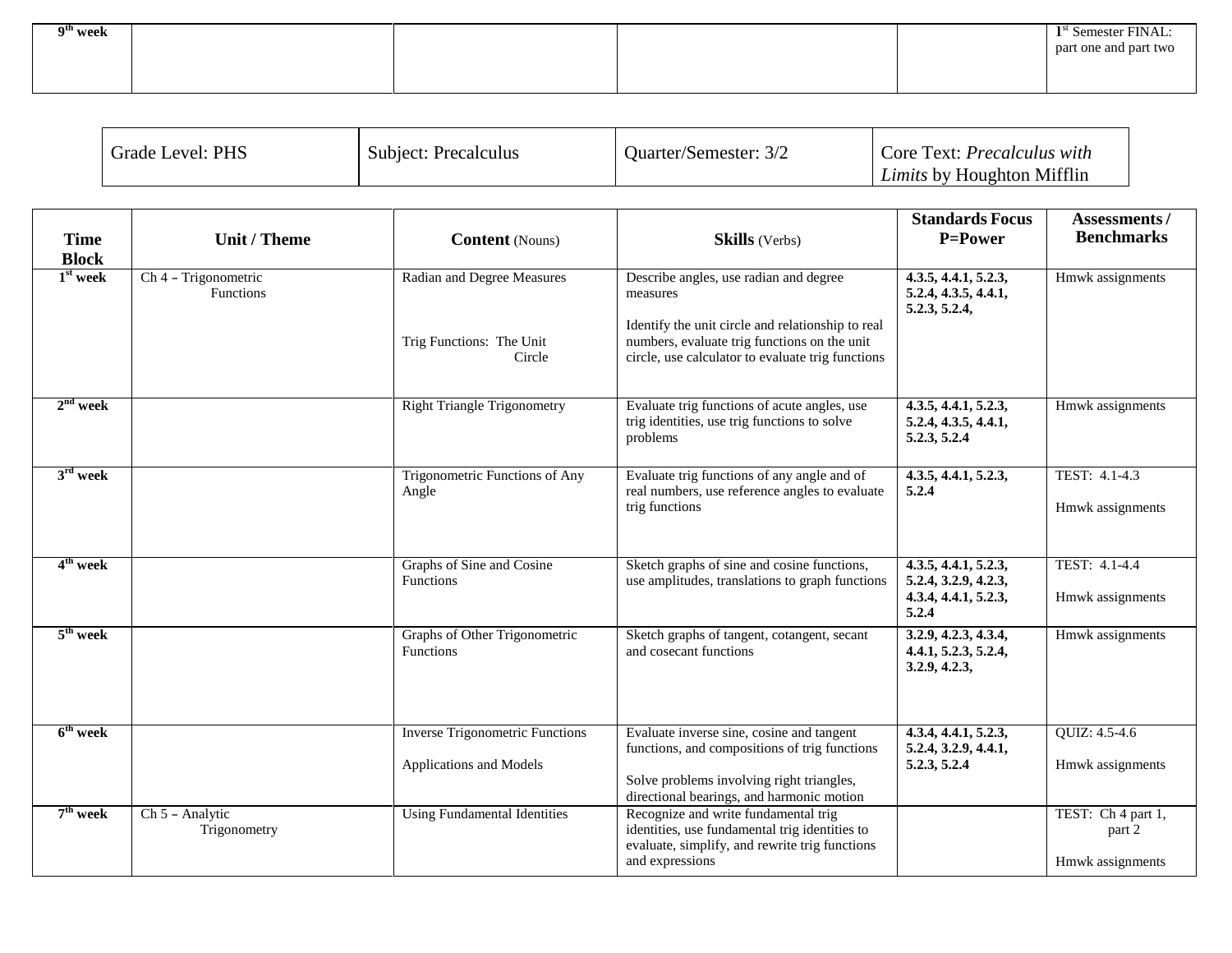| <b>Time</b><br><b>Block</b> | <b>Unit / Theme</b> | <b>Content</b> (Nouns)                                     | <b>Skills</b> (Verbs)                                                                                                                                                                 | <b>Standards Focus</b><br><b>P=Power</b> | Assessments /<br><b>Benchmarks</b>                 |
|-----------------------------|---------------------|------------------------------------------------------------|---------------------------------------------------------------------------------------------------------------------------------------------------------------------------------------|------------------------------------------|----------------------------------------------------|
| $8th$ week                  |                     | Verifying Trig Identities<br><b>Solving Trig Equations</b> | Learn how to verify trig identities<br>Solve trig equations using algebraic<br>techniques, factoring of quad types, eq.<br>involving multiple angles, using inverse trig<br>functions | 5.2.3, 5.2.4                             | Hmwk assignments                                   |
| $9th$ week                  |                     | Sum & Difference Formulas                                  | Use sum & difference formulas to evaluate<br>trig functions, verify trig identities and solve<br>trig equations                                                                       | 5.2.3, 5.2.4, 4.1.4,<br>5.3.3, 5.2.4,    | Hmwk assignments<br>QUIZ: 5.1-5.2<br>QUIZ: 5.1-5.3 |
| $10th$ week                 |                     | Multiple-Angle and Product-Sum<br>Formulas                 | Use multiple-angle, power reducing, half-<br>angle, and product-sum formulas to rewrite<br>and evaluate trig functions.                                                               | 4.1.1, 5.2.3, 5.2.4                      | Hmwk assignments<br>TEST: Ch 5                     |

| <b>Grade Level: PHS</b> | Subject: Precalculus | <b>Ouarter/Semester: 3/2</b> | Core Text: <i>Precalculus with</i><br><i>Limits</i> by Houghton Mifflin |
|-------------------------|----------------------|------------------------------|-------------------------------------------------------------------------|
|-------------------------|----------------------|------------------------------|-------------------------------------------------------------------------|

| Time<br><b>Block</b> | Unit / Theme                             | <b>Content</b> (Nouns)                                           | <b>Skills</b> (Verbs)                                                                                                                                                                                        | <b>Standards Focus</b><br><b>P=Power</b>                                      | <b>Assessments/</b><br><b>Benchmarks</b> |
|----------------------|------------------------------------------|------------------------------------------------------------------|--------------------------------------------------------------------------------------------------------------------------------------------------------------------------------------------------------------|-------------------------------------------------------------------------------|------------------------------------------|
| $1st$ week           | Ch 4 - Trigonometric<br><b>Functions</b> | Radian and Degree Measures<br>Trig Functions: The Unit<br>Circle | Describe angles, use radian and degree<br>measures<br>Identify the unit circle and relationship to real<br>numbers, evaluate trig functions on the unit<br>circle, use calculator to evaluate trig functions | 4.3.5, 4.4.1, 5.2.3,<br>5.2.4, 4.3.5, 4.4.1,<br>5.2.3, 5.2.4,                 | Hmwk assignments                         |
| $2nd$ week           |                                          | <b>Right Triangle Trigonometry</b>                               | Evaluate trig functions of acute angles, use<br>trig identities, use trig functions to solve<br>problems                                                                                                     | 4.3.5, 4.4.1, 5.2.3,<br>5.2.4, 4.3.5, 4.4.1,<br>5.2.3, 5.2.4                  | Hmwk assignments                         |
| $3rd$ week           |                                          | Trigonometric Functions of Any<br>Angle                          | Evaluate trig functions of any angle and of<br>real numbers, use reference angles to evaluate<br>trig functions                                                                                              | 4.3.5, 4.4.1, 5.2.3,<br>5.2.4                                                 | TEST: 4.1-4.3<br>Hmwk assignments        |
| 4 <sup>th</sup> week |                                          | Graphs of Sine and Cosine<br><b>Functions</b>                    | Sketch graphs of sine and cosine functions,<br>use amplitudes, translations to graph functions                                                                                                               | 4.3.5, 4.4.1, 5.2.3,<br>5.2.4, 3.2.9, 4.2.3,<br>4.3.4, 4.4.1, 5.2.3,<br>5.2.4 | TEST: 4.1-4.4<br>Hmwk assignments        |